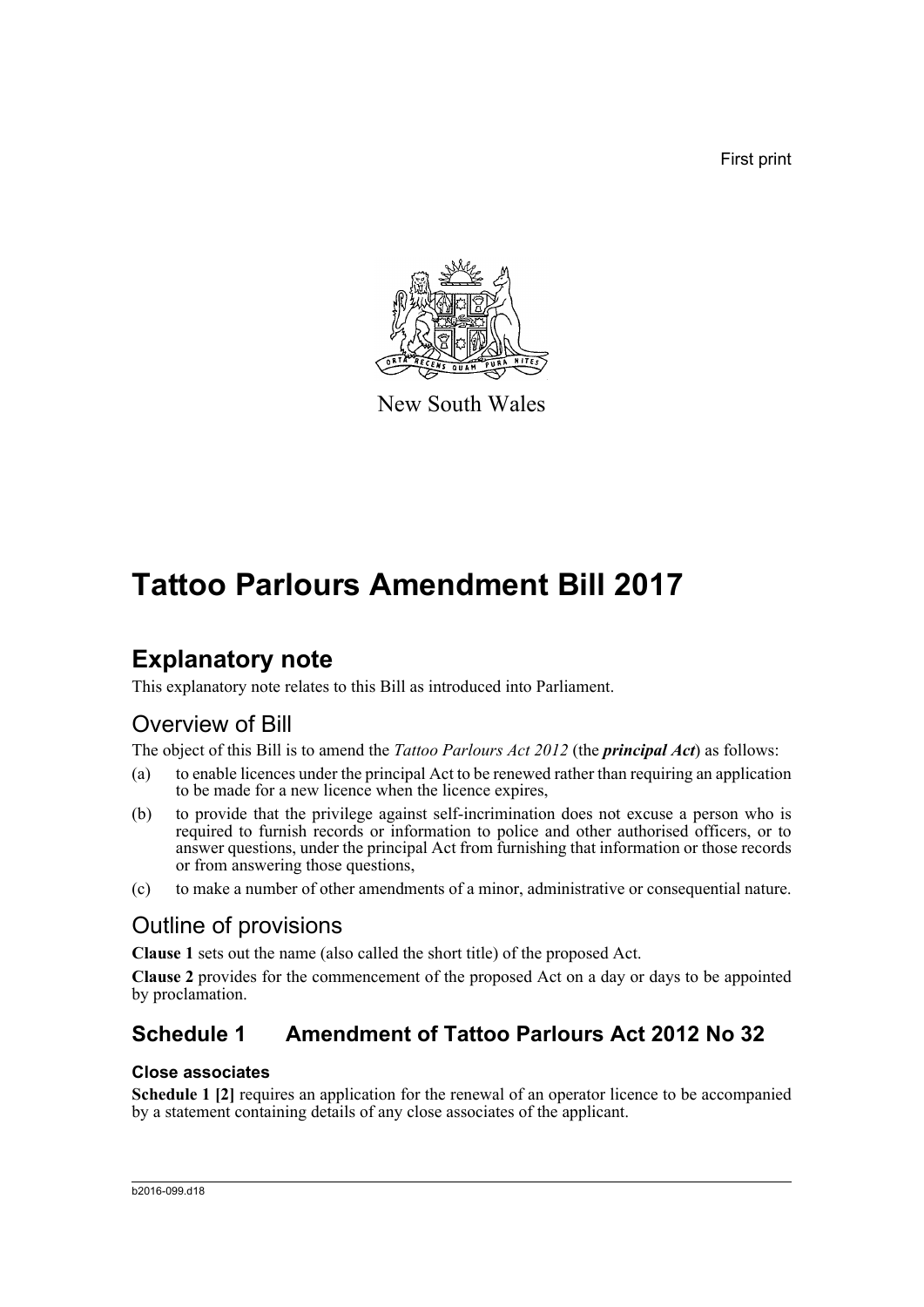**Schedule 1 [7], [19] and [20]** provide that the Commissioner of Police is, if the Secretary refers an application for a licence or for the renewal of a licence to the Commissioner, to inquire into and determine, and report to the Secretary on, whether a close associate of the applicant or the licensee is a fit and proper person. **Schedule 1 [1]** amends the definition of *adverse security determination* so that it includes such determinations. **Schedule 1 [18]** is a consequential amendment.

**Schedule 1 [21] and [22]** provide that the Commissioner of Police may, in making such a determination, consider information relating to spent convictions, criminal charges or offences and may, by notice in writing served on the close associate, request further information or records that is, in the opinion of the Commissioner, relevant to the investigation.

**Schedule 1 [38]** extends the grounds on which an application for administrative review may be made to include an adverse security determination by the Commissioner of Police about a close associate of the applicant for review.

#### **Licence renewals**

**Schedule 1 [3]** provides for the making of applications for the renewal of operator licences and tattooist licences instead of requiring an application for a new licence to be made when the licence expires. The amendment also provides that an existing licence will remain in force until an application for renewal is determined. **Schedule 1 [17]** substitutes section 17 of the principal Act to remove the current provision that prevents licences from being renewed.

**Schedule 1 [11]–[14] and [16]** extend existing provisions relating to the granting of licences by the Secretary so that they apply to licence renewals. **Schedule 1 [4], [8] and [12]** extend provisions under section 27 of the principal Act to allow administrative review of licence renewal applications.

**Schedule 1 [4]** also provides for the Secretary to investigate applications for the renewal of licences and to refer such applications to the Commissioner of Police. **Schedule 1 [9]** provides that such referrals are required only if the application includes changes relating to the close associates of the applicant or the premises where the licensee carries on business. **Schedule 1 [5], [6] and [8]** are consequential amendments.

**Schedule 1 [10]** enables the Secretary or the Commissioner of Police to require further information in relation to an application for the renewal of a licence.

Schedule 1 [35] provides the refusal or failure of the Secretary to renew a licence granted to a person will be administratively reviewable by NCAT. **Schedule 1 [37]** provides that, for the purposes of applying for such an administrative review, an application for the renewal of a licence is taken to have been refused if the licence is not renewed within 60 days after the application is made.

#### **Disclosure of criminal intelligence information**

**Schedule 1 [23]–[25]** provide that the Commissioner of Police and the Secretary are not required to give reasons for a determination or licence decision that is based on any criminal intelligence report or other criminal information held by the Commissioner. **Schedule 1 [39]** ensures that NCAT does not disclose any such report or information except with the approval of the Commissioner of Police. **Schedule 1 [40] and [41]** are consequential amendments.

#### **Change of particulars relating to licences**

**Schedule 1 [27]** makes it a condition of a tattooist licence that the licensee must give written notice to the Secretary of a change in any of the particulars in respect of the licence, and of the appropriate new particulars, within 14 business days of the change occurring. The same requirement applies currently to operator licences only. **Schedule 1 [30]** requires the notice to be accompanied by copies of 3 forms of personal identification for each individual identified as a close associate in that notice. **Schedule 1 [26], [28] and [29]** are consequential amendments.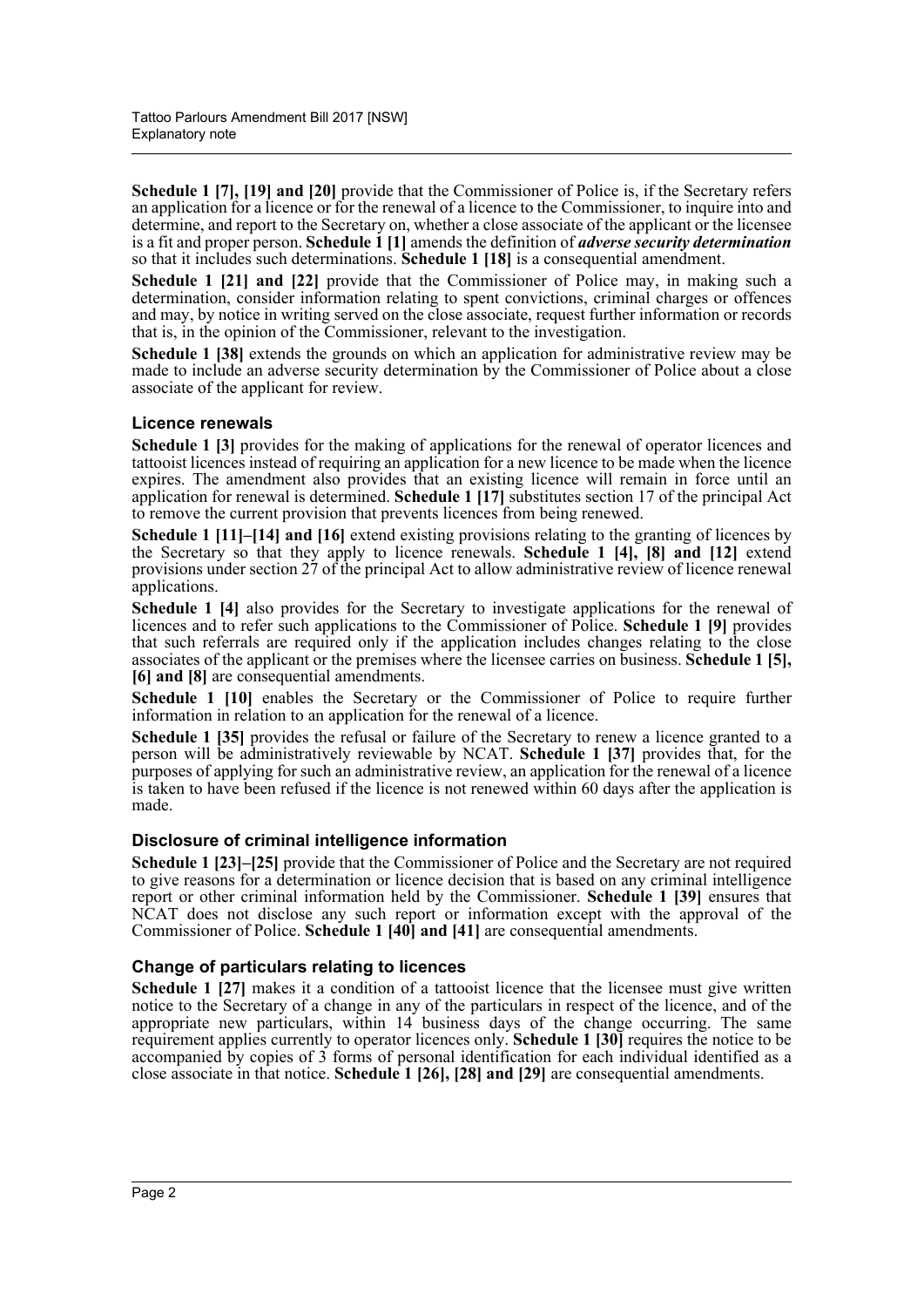#### **Grounds for cancellation of licence**

**Schedule 1 [31]** requires the Secretary to cancel a licence if the licensee or a close associate of the licensee fails to comply with a requirement by the Commissioner of Police under section 19A of the principal Act to provide further information in connection with an investigation of the licensee's suitability to continue to hold a licence.

**Schedule 1 [32]** provides that the Secretary may cancel a licence if the licensee does not, within 60 days of being notified of the grant of the licence, collect the licence from the place nominated by the Secretary. **Schedule 1 [33]** provides that, if the Secretary cancels a licence for non-collection, the Secretary is not required to suspend the licence first nor seek reasons from the licensee as to why it should not be cancelled and **Schedule 1 [36]** provides that the decision to cancel a licence on the ground of non-collection is not administratively reviewable. **Schedule 1 [34]** removes a superfluous cross-reference.

#### **Miscellaneous amendments**

**Schedule 1 [15]** makes it clear that if development consent or approval under the *Environmental Planning and Assessment Act 1979* is required to use premises for the purposes of carrying on a body art tattooing business the Secretary may refuse to grant or renew the licence if that consent or approval is not in force.

Schedule 1 [42] enables an authorised officer to make inquiries and examinations while on premises that have been lawfully entered by the officer under the principal Act.

**Schedule 1 [43]** contains provisions that will apply when a person is required under section 19A or 30C of the principal Act to furnish information or records or answer questions in connection with the powers of an authorised officer. Self-incrimination is not an excuse from such a requirement, however any information or records furnished or answer given by a natural person is not admissible in evidence against the person in criminal proceedings (except proceedings for an offence under section 33 of the principal Act) if the person objected at the time that it might incriminate the person or the person was not warned that the person may object to furnishing the information or records, or to answering the question, on the ground that it might incriminate the person.

**Schedule 1 [44]** updates the provision relating to the issuing of penalty notices under the principal Act.

**Schedule 1 [45]** updates the manner in which documents under the principal Act may be served. **Schedule 1 [46]** provides that a pending application for a new licence to replace an existing licence that is due to expire is to be treated as an application for the renewal of the existing licence under proposed section 13A.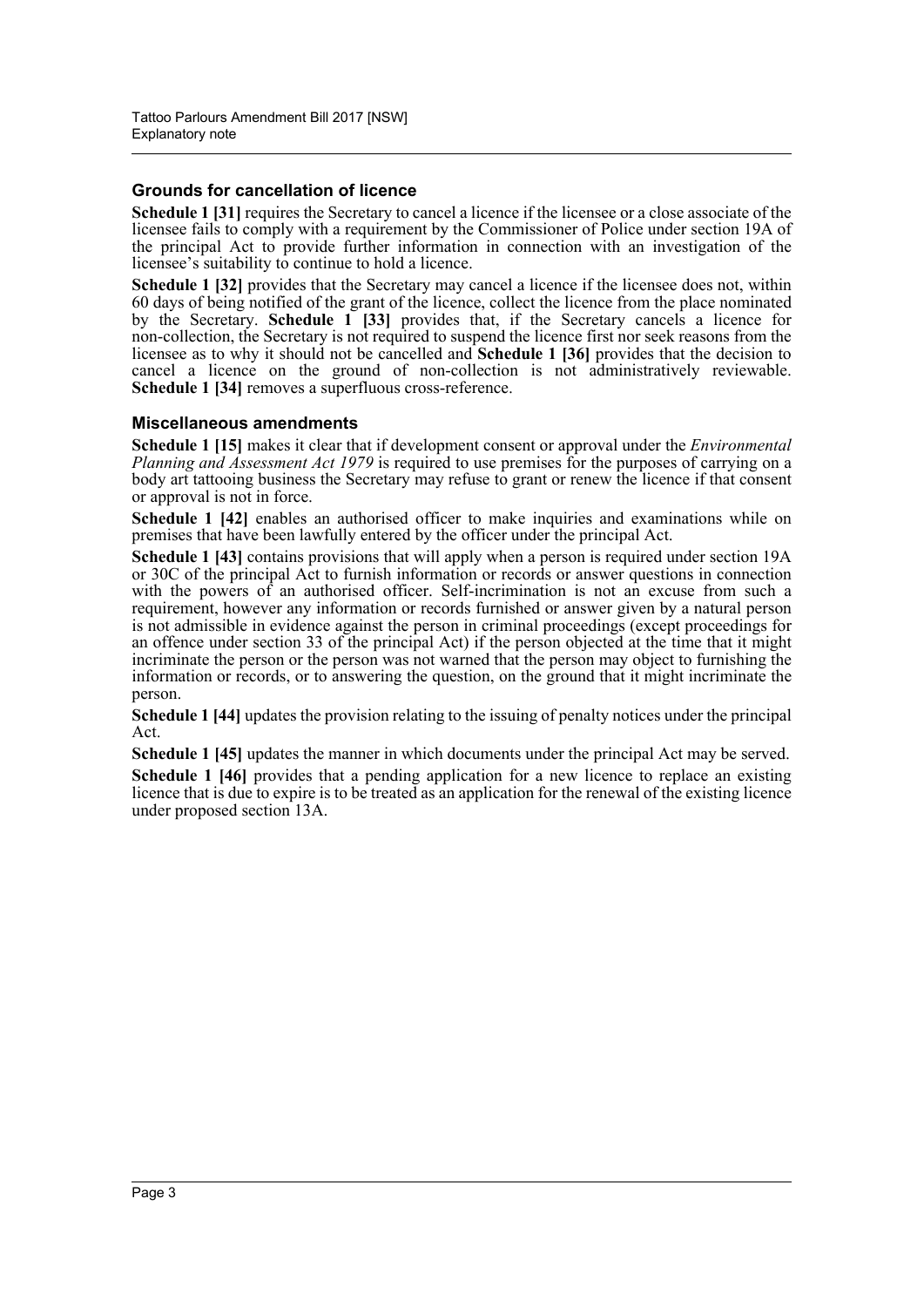First print



New South Wales

# **Tattoo Parlours Amendment Bill 2017**

## **Contents**

|            |               |                                                    | Page |
|------------|---------------|----------------------------------------------------|------|
|            |               |                                                    |      |
|            | $1 \quad$     | Name of Act                                        |      |
|            | $\mathcal{P}$ | Commencement                                       |      |
| Schedule 1 |               | <b>Amendment of Tattoo Parlours Act 2012 No 32</b> | 3    |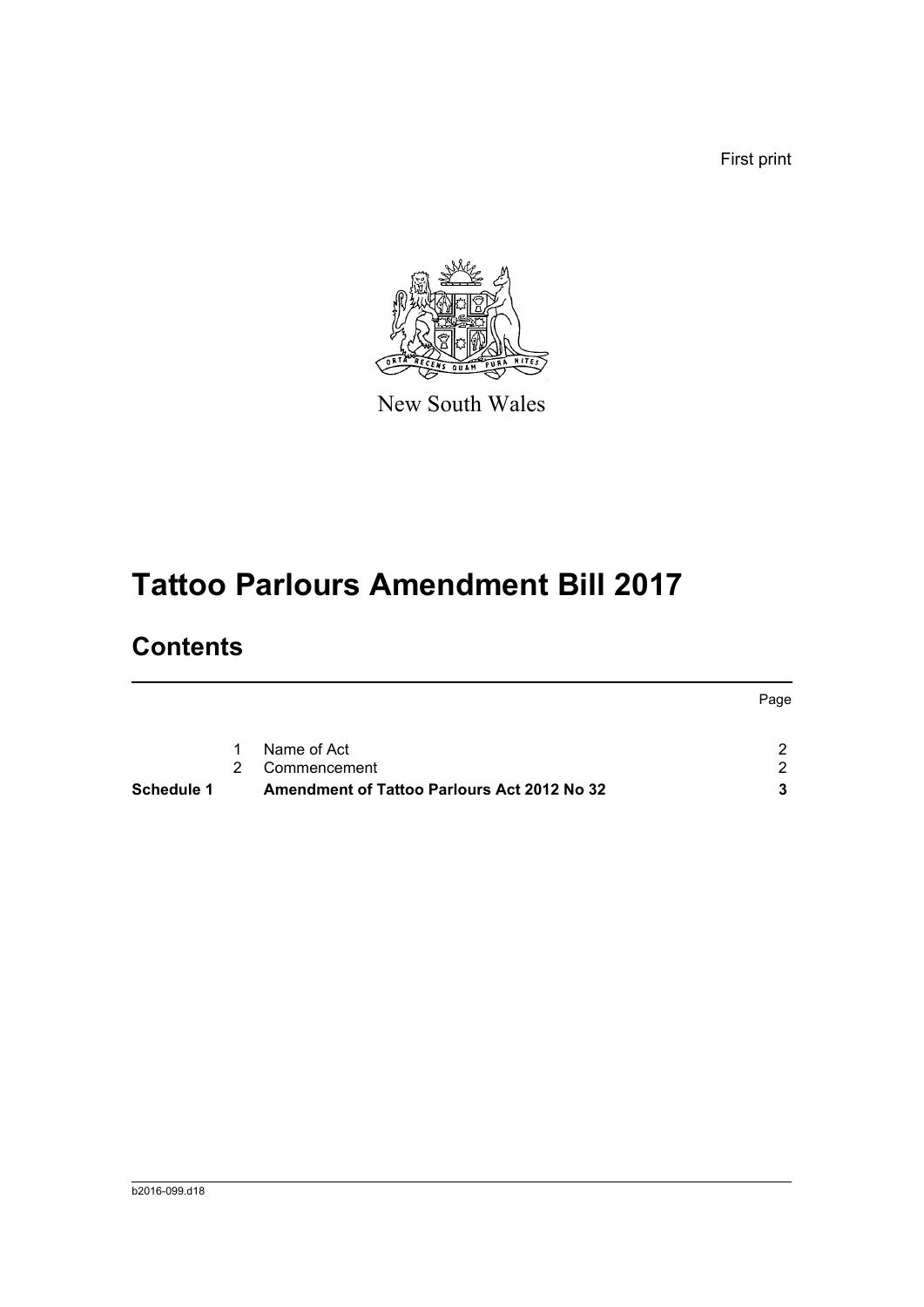

New South Wales

# **Tattoo Parlours Amendment Bill 2017**

No , 2017

#### **A Bill for**

An Act to amend the *Tattoo Parlours Act 2012* to make further provision with respect to the licensing and regulation of body art tattooing businesses and body art tattooists; and for other purposes.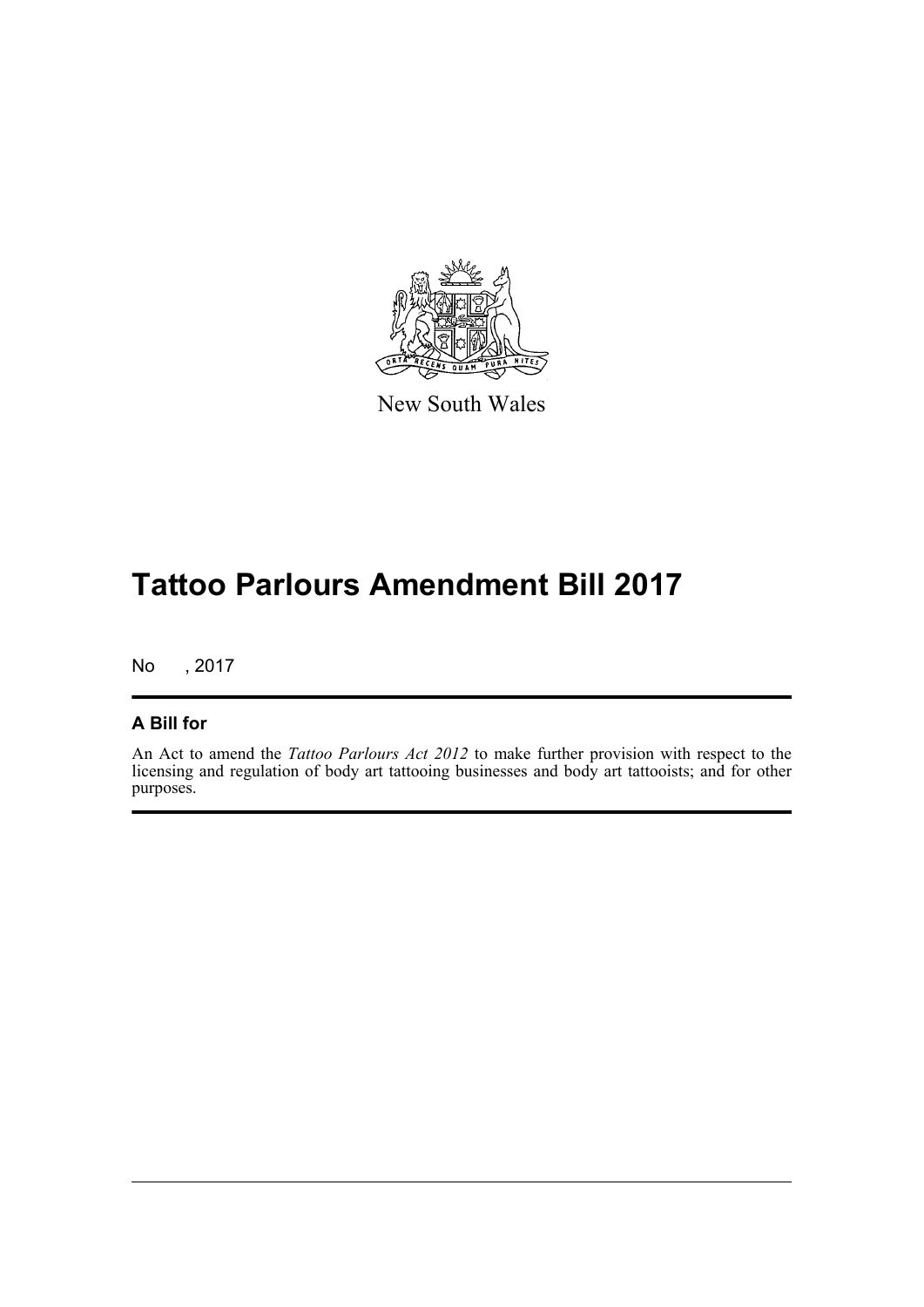<span id="page-5-0"></span>

|  |  | The Legislature of New South Wales enacts: |  |  |  |  |
|--|--|--------------------------------------------|--|--|--|--|
|--|--|--------------------------------------------|--|--|--|--|

<span id="page-5-1"></span>

| Name of Act                                                          | $\mathcal{P}$  |
|----------------------------------------------------------------------|----------------|
| This Act is the Tattoo Parlours Amendment Act 2017.                  | 3              |
| <b>Commencement</b>                                                  | $\overline{4}$ |
| This Act commences on a day or days to be appointed by proclamation. | 5              |

1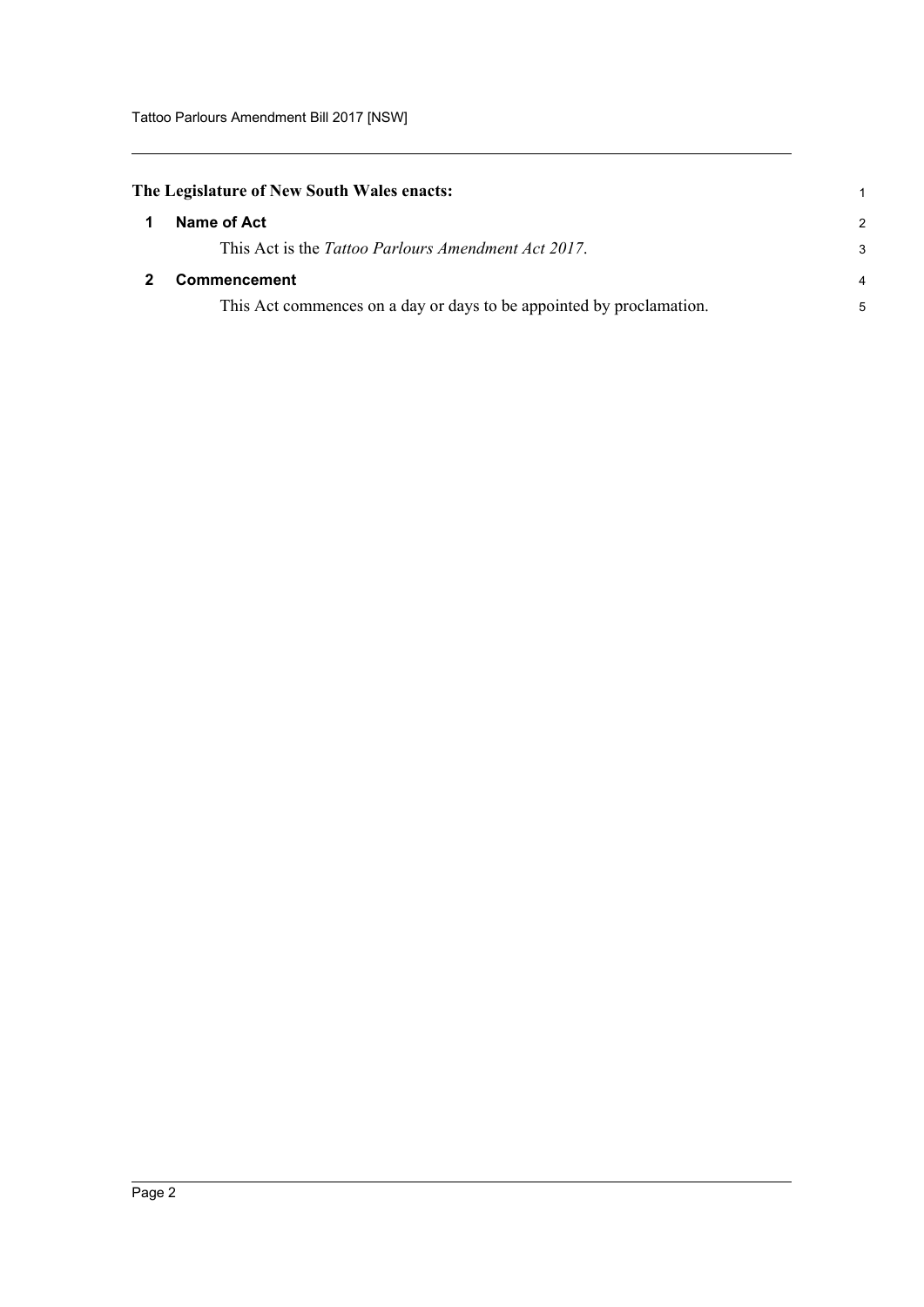### <span id="page-6-0"></span>**Schedule 1 Amendment of Tattoo Parlours Act 2012 No 32**

#### **[1] Section 3 Definitions**

Omit the definition of *adverse security determination* from section 3 (1). Insert instead: *adverse security determination* made by the Commissioner means:

- (a) in relation to an applicant for a licence—a determination of the Commissioner that is reported to the Secretary under this Act on any one or more of the following:
	- (i) that the applicant is not a fit and proper person to be granted a licence,

1

 $24$ 25

- (ii) that a close associate of the applicant is not a fit and proper person,
- (iii) that it would be contrary to the public interest for the applicant to be granted a licence, or
- (b) in relation to a licensee—a determination of the Commissioner that is reported to the Secretary under this Act on any one or more of the following:
	- (i) that the licensee is not a fit and proper person to continue to hold the licence or to have the licence renewed,
	- (ii) that a close associate of the licensee is not a fit and proper person,
	- (iii) that it would be contrary to the public interest for the licensee to
		- continue to hold the licence or to have the licence renewed.

#### **[2] Section 12 Statement as to close associates of applicant for operator licence**

Insert "or for the renewal of an operator licence" after "operator licence" in section 12 (1).

#### **[3] Section 13A**

Insert after section 13:

#### **13A Renewal of licence**

- (1) An application for the renewal of a licence may be made to the Secretary by the licensee.
- (2) The application must:
	- (a) be in the approved form and manner, and
	- (b) be accompanied by the fee prescribed by the regulations, and
	- (c) in addition to the statement required under section 12, be accompanied by copies of 3 forms of personal identification of an approved kind for each individual identified as a close associate in that statement and who was not identified as such in the statement that accompanied the previous licence or renewal application made by the licensee.

**Note.** See sections 14–17 in relation to the grant, conditions and duration of renewed licences.

(3) If an application for the renewal of a licence is received by the Secretary on or before the date on which the licence is due to expire, the licence is, unless it is suspended for the time being under this or any other Act, taken to continue in force until the application is determined by the Secretary.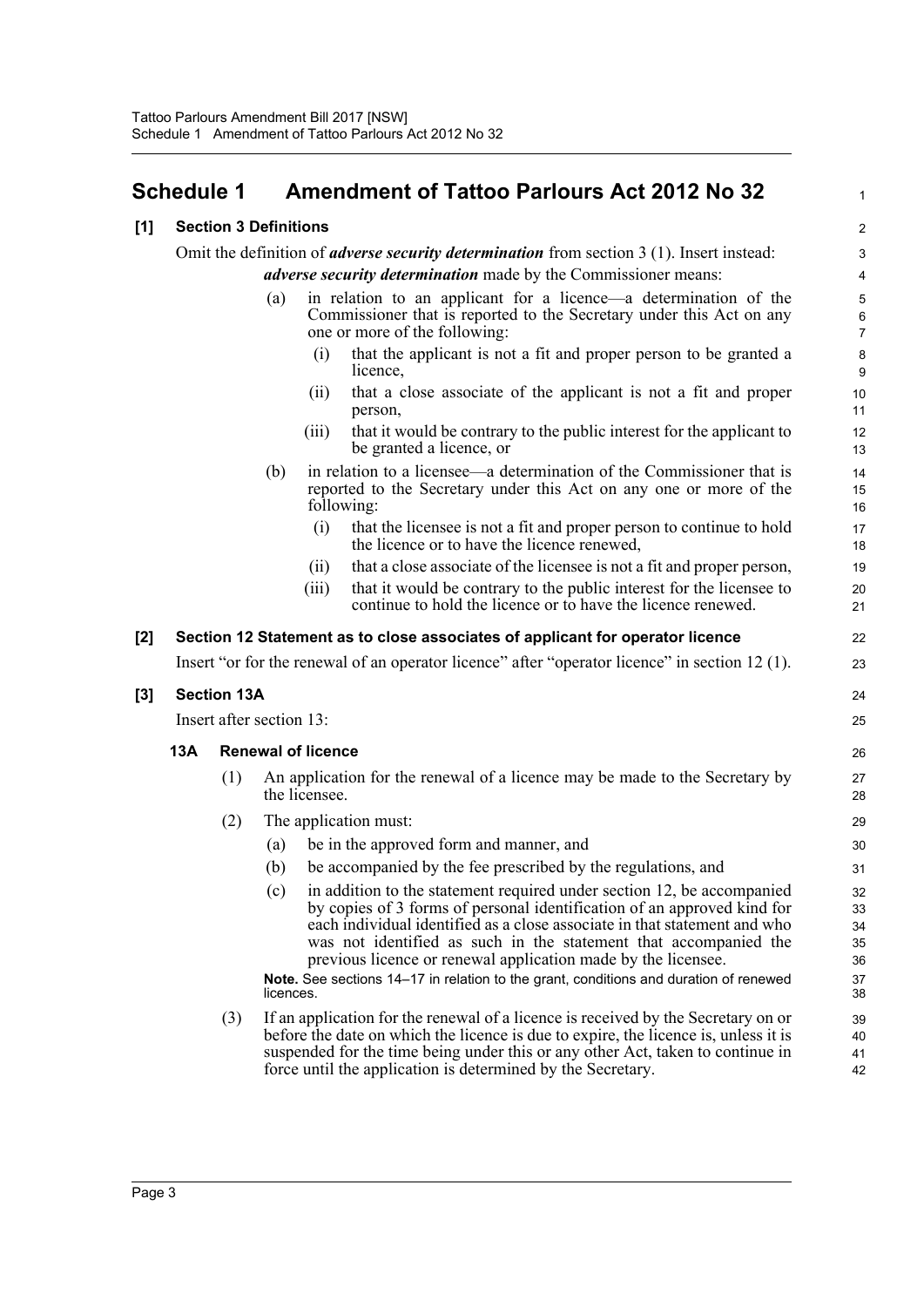|        | (4)                   | Division 3 applies to an application for renewal of a licence in the same way<br>as it applies to an application for a licence.<br>Note. The Commissioner is required to make a security determination under Division 3<br>in relation to an application for the renewal of a licence that is referred to the<br>Commissioner only if the application includes changes relating to the close associates<br>of the licensee or the licensed premises—see section 14 (2). | $\mathbf{1}$<br>$\overline{\mathbf{c}}$<br>3<br>$\frac{4}{5}$<br>6 |
|--------|-----------------------|-------------------------------------------------------------------------------------------------------------------------------------------------------------------------------------------------------------------------------------------------------------------------------------------------------------------------------------------------------------------------------------------------------------------------------------------------------------------------|--------------------------------------------------------------------|
|        | (5)                   | A licence may be renewed on more than one occasion.                                                                                                                                                                                                                                                                                                                                                                                                                     | $\overline{7}$                                                     |
|        | (6)                   | Section 12 of the <i>Criminal Records Act 1991</i> does not apply in relation to an<br>application for the renewal of a licence.                                                                                                                                                                                                                                                                                                                                        | 8<br>9                                                             |
| [4]    |                       | <b>Sections 14 and 27 (3)</b>                                                                                                                                                                                                                                                                                                                                                                                                                                           | 10                                                                 |
|        | occurring.            | Insert "or for the renewal of a licence" after "an application for a licence" wherever                                                                                                                                                                                                                                                                                                                                                                                  | 11<br>12                                                           |
| [5]    |                       | Section 14 Investigations, inquiries and referrals in relation to licence applications                                                                                                                                                                                                                                                                                                                                                                                  | 13                                                                 |
|        |                       | Omit "either or both" from section 14 (b). Insert instead "any one or more".                                                                                                                                                                                                                                                                                                                                                                                            | 14                                                                 |
| [6]    | Section 14 (b) (i)    |                                                                                                                                                                                                                                                                                                                                                                                                                                                                         | 15                                                                 |
|        |                       | Omit "to be granted the licence".                                                                                                                                                                                                                                                                                                                                                                                                                                       | 16                                                                 |
| $[7]$  | Section 14 (b) (ia)   |                                                                                                                                                                                                                                                                                                                                                                                                                                                                         | 17                                                                 |
|        |                       | Insert after section 14 (b) (i):                                                                                                                                                                                                                                                                                                                                                                                                                                        | 18                                                                 |
|        |                       | whether a close associate of the applicant is a fit and proper<br>(i)<br>person,                                                                                                                                                                                                                                                                                                                                                                                        | 19<br>20                                                           |
| [8]    |                       | Sections 14 (b) (ii) and 27 (2)                                                                                                                                                                                                                                                                                                                                                                                                                                         | 21                                                                 |
|        |                       | Insert "or renewed" after "granted" wherever occurring.                                                                                                                                                                                                                                                                                                                                                                                                                 | 22                                                                 |
| [9]    | <b>Section 14 (2)</b> |                                                                                                                                                                                                                                                                                                                                                                                                                                                                         | 23                                                                 |
|        |                       | Insert at the end of section 14:                                                                                                                                                                                                                                                                                                                                                                                                                                        | 24                                                                 |
|        | (2)                   | However, an application for the renewal of a licence is required to be referred<br>to the Commissioner only if the application includes any changes relating to:                                                                                                                                                                                                                                                                                                        | 25<br>26                                                           |
|        |                       | the close associates of the licensee, or<br>(a)                                                                                                                                                                                                                                                                                                                                                                                                                         | 27                                                                 |
|        |                       | the licensed premises at which the licensee carries on a body art<br>(b)<br>tattooing business.                                                                                                                                                                                                                                                                                                                                                                         | 28<br>29                                                           |
| $[10]$ |                       | Section 15 Secretary or Commissioner may require further information                                                                                                                                                                                                                                                                                                                                                                                                    | 30                                                                 |
|        |                       | Insert "or for the renewal of a licence" after "an applicant for a licence" in section 15 (1).                                                                                                                                                                                                                                                                                                                                                                          | 31                                                                 |
| $[11]$ |                       | Section 16 Decision of Secretary in relation to licence applications                                                                                                                                                                                                                                                                                                                                                                                                    | 32                                                                 |
|        |                       | Insert "or for the renewal of a licence" after "application for a licence" wherever occurring<br>in section 16 $(1)$ and $(2)$ .                                                                                                                                                                                                                                                                                                                                        | 33<br>34                                                           |
| $[12]$ |                       | Sections 16 (1), (3) and (4) and 27 (4)                                                                                                                                                                                                                                                                                                                                                                                                                                 | 35                                                                 |
|        |                       | Insert "or renew" after "grant" wherever occurring.                                                                                                                                                                                                                                                                                                                                                                                                                     | 36                                                                 |
| $[13]$ | Section 16 (3) (a)    |                                                                                                                                                                                                                                                                                                                                                                                                                                                                         | 37                                                                 |
|        |                       | Insert "or for the renewal of the licence" after "application for the licence".                                                                                                                                                                                                                                                                                                                                                                                         | 38                                                                 |
|        |                       |                                                                                                                                                                                                                                                                                                                                                                                                                                                                         |                                                                    |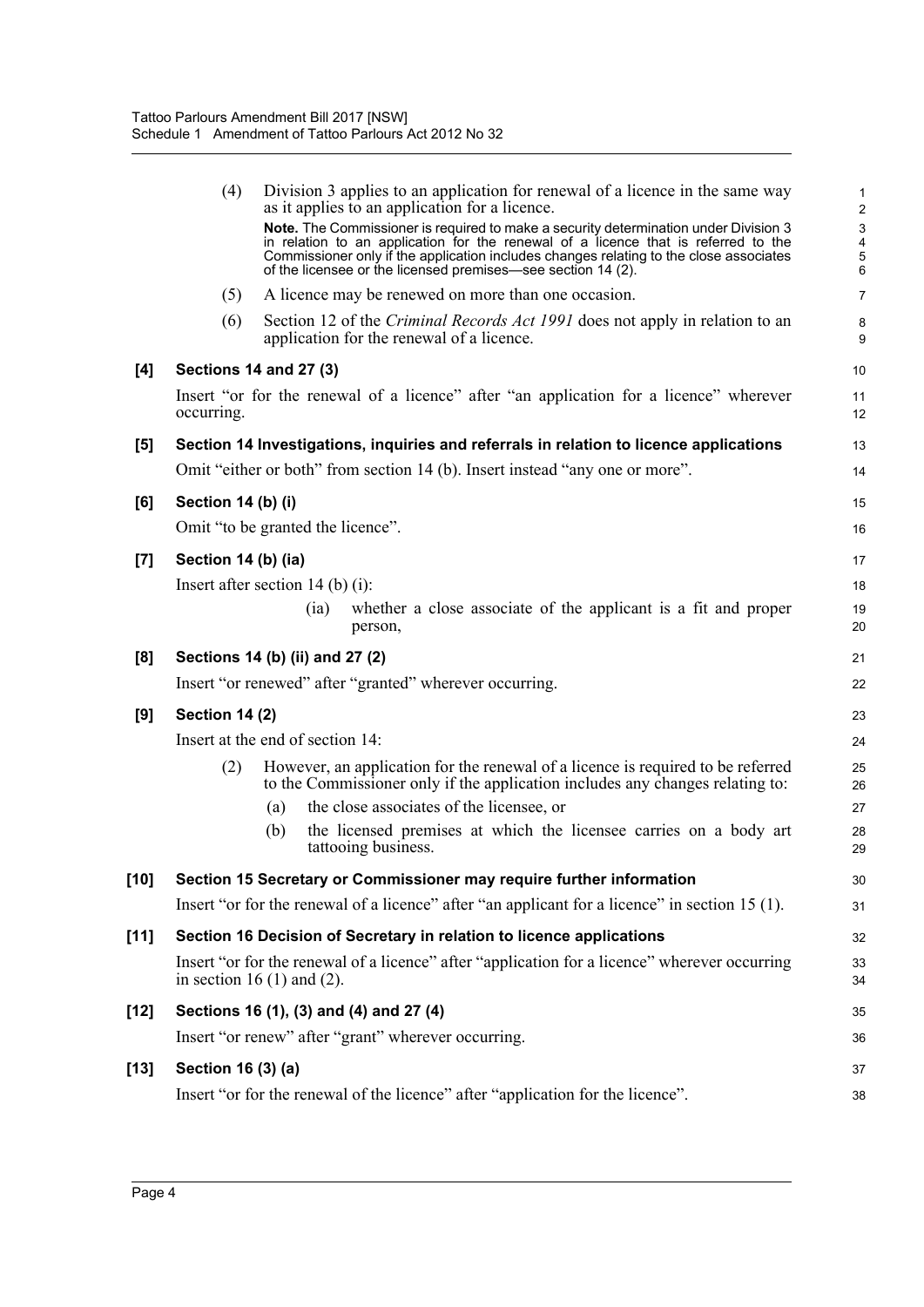| $[14]$ | <b>Section 16 (4)</b>          |                            |                                                                                                                                                                                                                                   | $\mathbf{1}$   |
|--------|--------------------------------|----------------------------|-----------------------------------------------------------------------------------------------------------------------------------------------------------------------------------------------------------------------------------|----------------|
|        |                                |                            | Insert "or the licensed premises" after "proposed licensed premises" wherever occurring.                                                                                                                                          | $\overline{c}$ |
| $[15]$ | Section 16 (4) (b)             |                            |                                                                                                                                                                                                                                   | 3              |
|        |                                |                            | Omit "has not been granted". Insert instead "is not in force".                                                                                                                                                                    | 4              |
| $[16]$ | <b>Section 16 (5)</b>          |                            |                                                                                                                                                                                                                                   | 5              |
|        |                                |                            | Insert "or renewal" after "granting".                                                                                                                                                                                             | 6              |
| $[17]$ | <b>Section 17</b>              |                            |                                                                                                                                                                                                                                   | 7              |
|        |                                |                            | Omit the section. Insert instead:                                                                                                                                                                                                 | 8              |
|        | 17                             |                            | <b>Duration of licence</b>                                                                                                                                                                                                        | 9              |
|        | (1)                            |                            | A licence (other than a renewed licence) comes into force on the date specified<br>in the licence.                                                                                                                                | 10<br>11       |
|        | (2)                            |                            | A renewed licence comes into force on the date following the expiry date of<br>the licence it renews.                                                                                                                             | 12<br>13       |
|        | (3)                            |                            | A licence remains in force for a period of 3 years from the date on which it<br>comes into force unless it is sooner cancelled or surrendered or otherwise<br>ceases to be in force.                                              | 14<br>15<br>16 |
|        |                                |                            | Note. A licence may also cease to be in force by operation of section 27 of the Crimes<br>(Criminal Organisations Control) Act 2012.                                                                                              | 17<br>18       |
|        | (4)                            |                            | A licence suspended under this or any other Act is taken not to be in force for<br>the purposes of this Act during the period of the suspension. However, the<br>suspension of a licence does not affect the term of the licence. | 19<br>20<br>21 |
| $[18]$ | licensees                      |                            | Section 19 Commissioner to make security determinations about applicants and                                                                                                                                                      | 22<br>23       |
|        |                                |                            | Omit "either or both" wherever occurring in section 19 (1) and (2).                                                                                                                                                               | 24             |
|        |                                |                            | Insert instead "any one or more".                                                                                                                                                                                                 | 25             |
| $[19]$ | Section 19 (1) (a1)            |                            |                                                                                                                                                                                                                                   | 26             |
|        |                                |                            | Insert after section 19 $(1)$ (a):                                                                                                                                                                                                | 27             |
|        |                                | $\left( \text{al} \right)$ | whether a close associate of the applicant is a fit and proper person,                                                                                                                                                            | 28             |
| [20]   | Section 19 (2) (a1)            |                            |                                                                                                                                                                                                                                   | 29             |
|        |                                |                            | Insert after section 19 $(2)$ $(a)$ :                                                                                                                                                                                             | 30             |
|        |                                | (a1)                       | whether a close associate of the licensee continues to be a fit and proper<br>person,                                                                                                                                             | 31<br>32       |
| $[21]$ | <b>Section 19 (4)</b>          |                            |                                                                                                                                                                                                                                   | 33             |
|        | Insert after section $19(3)$ : |                            |                                                                                                                                                                                                                                   |                |
|        | (4)                            |                            | For the purpose of making a determination on a matter referred to in<br>subsection $(1)$ or $(2)$ and without limiting subsection $(3)$ , the Commissioner<br>may consider the following:                                         | 35<br>36<br>37 |
|        |                                | (a)                        | information relating to spent convictions, despite anything to the<br>contrary in the Criminal Records Act 1991,                                                                                                                  | 38<br>39       |
|        |                                | (b)                        | information relating to criminal charges, whether or not heard, proven,<br>dismissed, withdrawn or discharged,                                                                                                                    | 40<br>41       |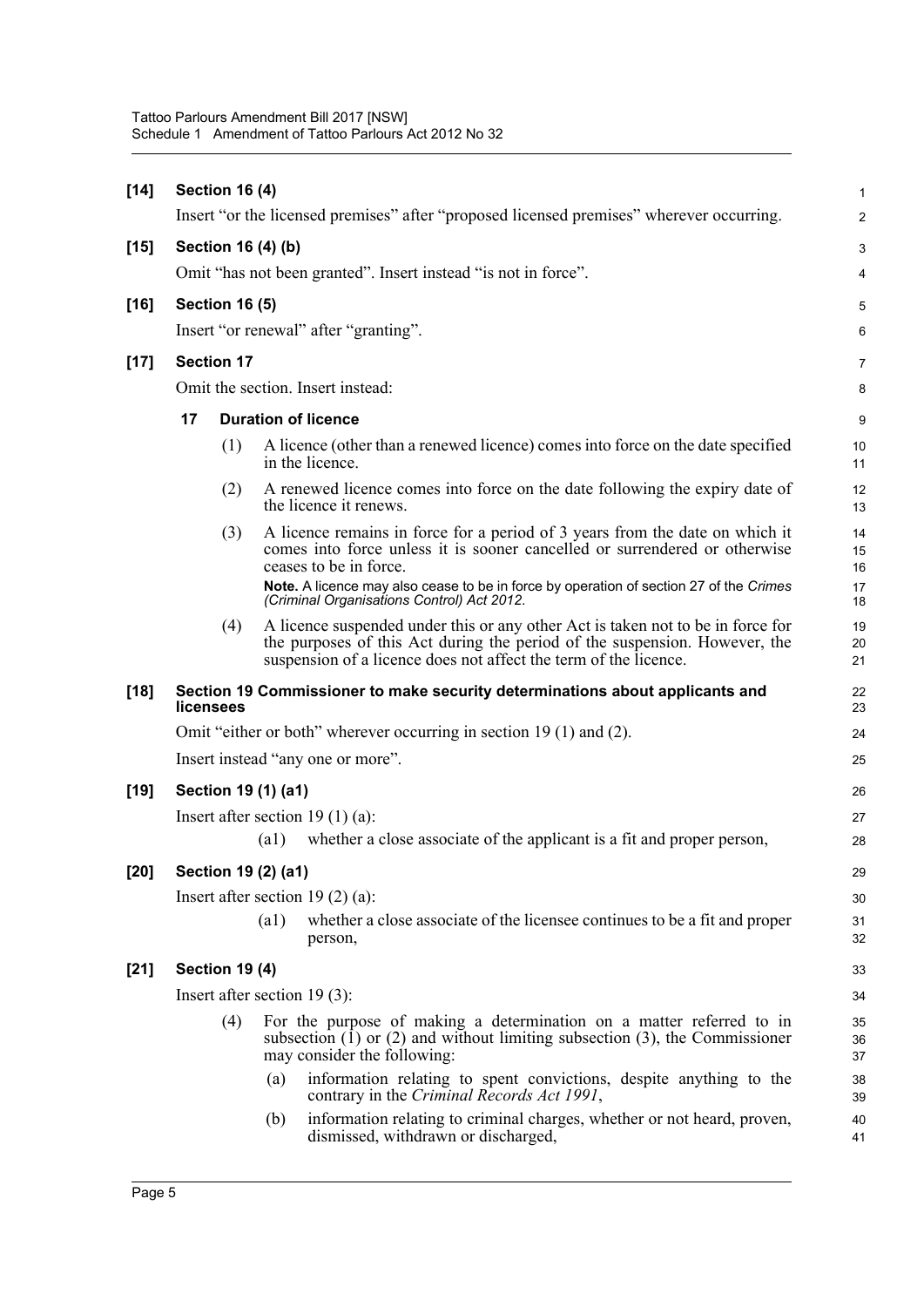|        | (c)                             | information relating to offences, despite anything to the contrary in<br>section 579 of the <i>Crimes Act 1900</i> .                                                                                                                                                                                                                                               | $\mathbf{1}$<br>2                                |
|--------|---------------------------------|--------------------------------------------------------------------------------------------------------------------------------------------------------------------------------------------------------------------------------------------------------------------------------------------------------------------------------------------------------------------|--------------------------------------------------|
| $[22]$ |                                 | Section 19A Commissioner may require further information                                                                                                                                                                                                                                                                                                           | 3                                                |
|        |                                 | Omit "as to whether a licensee continues to be a fit and proper person to hold a licence, or<br>whether it would be contrary to the public interest for the licensee to continue to hold a<br>licence, the Commissioner may, by written notice served on the person concerned, require<br>a licensee, or a close associate of a licensee," from section $19A(1)$ . | 4<br>$\overline{5}$<br>$\,6\,$<br>$\overline{7}$ |
|        |                                 | Insert instead "in relation to any of the matters referred to in section 19 (2), the<br>Commissioner may, by notice in writing served on the licensee or close associate<br>concerned, require the licensee or close associate".                                                                                                                                   | 8<br>9<br>10                                     |
| $[23]$ |                                 | Section 20 Disclosure of criminal intelligence information                                                                                                                                                                                                                                                                                                         | 11                                               |
|        |                                 | Omit "under section 19" from section 20 (1).                                                                                                                                                                                                                                                                                                                       | 12                                               |
|        | Secretary under section 19)".   | Insert instead "or taking other action under this Act (including in making a report to the                                                                                                                                                                                                                                                                         | 13<br>14                                         |
| $[24]$ | <b>Section 20 (1)</b>           |                                                                                                                                                                                                                                                                                                                                                                    | 15                                               |
|        |                                 | Omit "as referred to in section 19 (3)".                                                                                                                                                                                                                                                                                                                           | 16                                               |
| $[25]$ | <b>Section 20 (2)</b>           |                                                                                                                                                                                                                                                                                                                                                                    | 17                                               |
|        |                                 | Omit "as referred to in section 19 (3)". Insert instead "provided by the Commissioner".                                                                                                                                                                                                                                                                            | 18                                               |
| $[26]$ | Part 3, Division 4, heading     |                                                                                                                                                                                                                                                                                                                                                                    | 19                                               |
|        |                                 | Omit "Special conditions relating to operator licences".                                                                                                                                                                                                                                                                                                           | 20                                               |
|        |                                 | Insert instead "Miscellaneous licence conditions".                                                                                                                                                                                                                                                                                                                 | 21                                               |
| $[27]$ |                                 | <b>Section 22 Change of licence particulars</b>                                                                                                                                                                                                                                                                                                                    | 22                                               |
|        |                                 | Omit "an operator licence" from section 22 (1). Insert instead "a licence".                                                                                                                                                                                                                                                                                        | 23                                               |
| $[28]$ | <b>Section 22 (1)</b>           |                                                                                                                                                                                                                                                                                                                                                                    | 24                                               |
|        |                                 | Omit "in respect of a licence". Insert instead "in respect of the licence".                                                                                                                                                                                                                                                                                        | 25                                               |
| $[29]$ | <b>Section 22 (1)</b>           |                                                                                                                                                                                                                                                                                                                                                                    | 26                                               |
|        |                                 | Insert ", in the case of an operator licence," after "licensee and".                                                                                                                                                                                                                                                                                               | 27                                               |
| $[30]$ | Section 22 (1A)                 |                                                                                                                                                                                                                                                                                                                                                                    | 28                                               |
|        | Insert after section 22 $(1)$ : |                                                                                                                                                                                                                                                                                                                                                                    | 29                                               |
|        | (1A)                            | The notice of a change in the particulars relating to the close associates of the<br>holder of an operator licence must be accompanied by copies of 3 forms of<br>personal identification of an approved kind for each individual identified as a<br>close associate in that notice.                                                                               | 30<br>31<br>32<br>33                             |
| $[31]$ |                                 | <b>Section 26 Cancellation of licence</b>                                                                                                                                                                                                                                                                                                                          | 34                                               |
|        |                                 | Omit section $26(1)(a)$ . Insert instead:                                                                                                                                                                                                                                                                                                                          | 35                                               |
|        | (a)                             | the licensee or a close associate of the licensee has failed to comply with<br>a requirement of a notice under section 19A and the Secretary has been<br>notified by the Commissioner of that failure, or                                                                                                                                                          | 36<br>37<br>38                                   |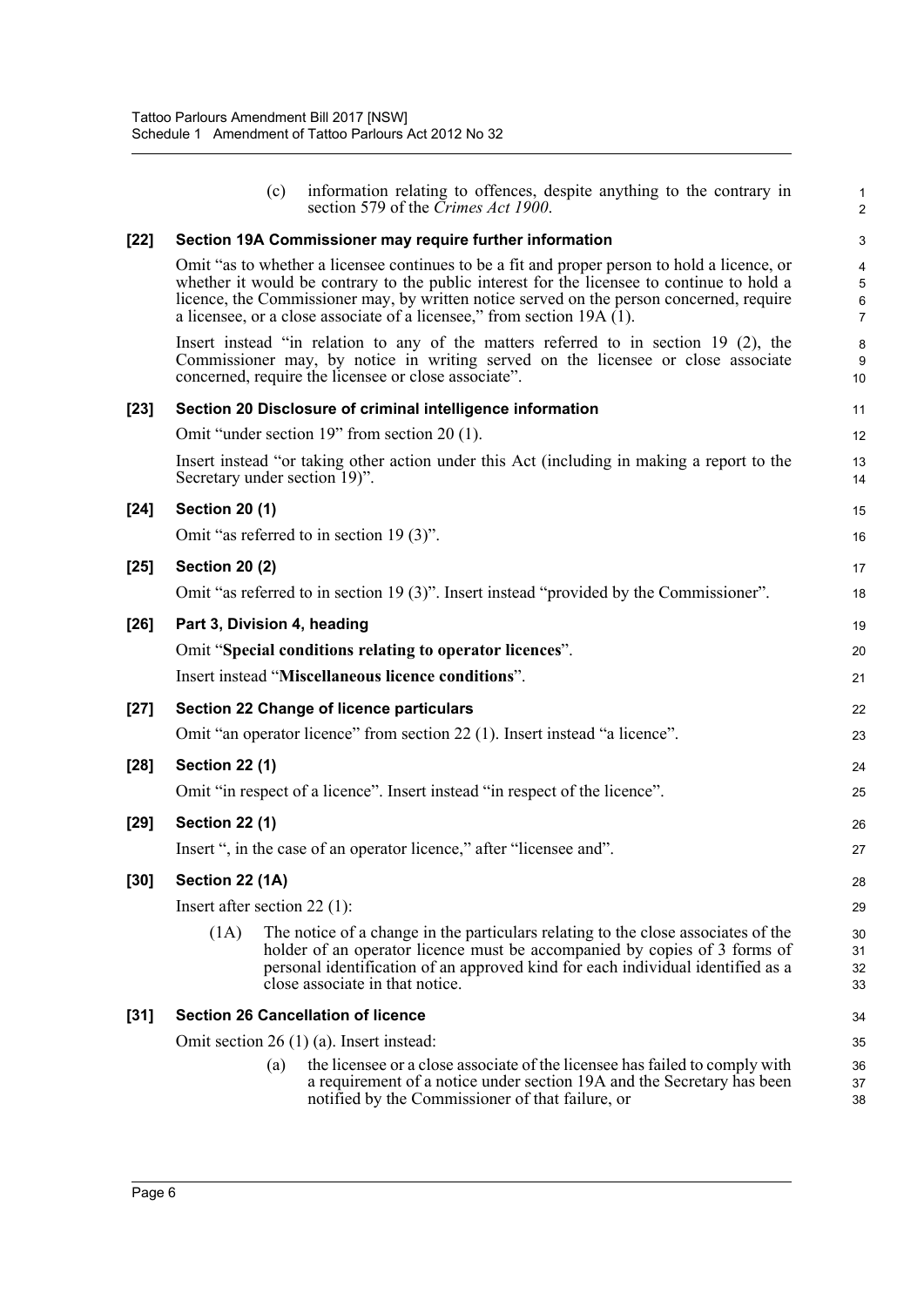| Insert after section 26 $(2)$ (a):                                                                                                                                                                                                             | $\overline{c}$                      |
|------------------------------------------------------------------------------------------------------------------------------------------------------------------------------------------------------------------------------------------------|-------------------------------------|
|                                                                                                                                                                                                                                                |                                     |
| if, within 60 days of being notified of the grant or renewal of the licence,<br>$\left( a1\right)$<br>the licensee fails to collect the licence from the place nominated by the<br>Secretary, or                                               | $\ensuremath{\mathsf{3}}$<br>4<br>5 |
| $[33]$<br><b>Section 26 (3)</b>                                                                                                                                                                                                                | 6                                   |
| Insert "or on the ground referred to in subsection $(2)$ $(2)$ " after "about the licensee".                                                                                                                                                   | 7                                   |
| Section 27 Right to seek administrative review from Civil and Administrative Tribunal<br>$[34]$                                                                                                                                                | 8                                   |
| Omit "(other than by operation of section 26 (1) (a))" from section 27 (1) (a).                                                                                                                                                                | 9                                   |
| Section 27 (1) (a1)<br>$[35]$                                                                                                                                                                                                                  | 10                                  |
| Insert after section $27(1)(a)$ :                                                                                                                                                                                                              | 11                                  |
| the refusal or failure by the Secretary to renew a licence granted to the<br>$\left( a1\right)$<br>person,                                                                                                                                     | 12<br>13                            |
| $[36]$<br>Section 27 (1) (c)                                                                                                                                                                                                                   | 14                                  |
| Insert "(other than on the ground referred to in section 26 (2) (a1))" after "cancellation".                                                                                                                                                   | 15                                  |
| <b>Section 27 (2)</b><br>$[37]$                                                                                                                                                                                                                | 16                                  |
| Insert "or renewal" after "the grant".                                                                                                                                                                                                         | 17                                  |
| Section 27 (3) and (4)<br>$[38]$                                                                                                                                                                                                               | 18                                  |
| Insert "or a close associate of the applicant" after "about the applicant for the administrative<br>review" wherever occurring.                                                                                                                | 19<br>20                            |
| Section 27 (4) (a)<br>$[39]$                                                                                                                                                                                                                   | 21                                  |
| Omit the paragraph. Insert instead:                                                                                                                                                                                                            | 22                                  |
| is to ensure that it does not, in the reasons for its decision or otherwise,<br>(a)<br>disclose the existence or content of any criminal intelligence report or<br>other criminal information without the approval of the Commissioner,<br>and | 23<br>24<br>25<br>26                |
| Section 27 (4) (note)<br>[40]                                                                                                                                                                                                                  | 27                                  |
| Omit "referred to in section 19 (3)".                                                                                                                                                                                                          | 28                                  |
| $[41]$<br>Section 27 (4A)                                                                                                                                                                                                                      | 29                                  |
| Omit "identified in the Commissioner's determination as being from a criminal intelligence<br>report or other criminal information referred to in section 19 $(3)$ ".                                                                          | 30<br>31                            |
| Insert instead "contained in a criminal intelligence report or other criminal information".                                                                                                                                                    | 32                                  |
| Section 30C Powers that may be exercised by authorised officers on entry<br>$[42]$                                                                                                                                                             | 33                                  |
| Insert after section $30C(1)(c)$ :                                                                                                                                                                                                             | 34                                  |
| make such examinations and inquiries as the authorised officer<br>(c1)                                                                                                                                                                         | 35                                  |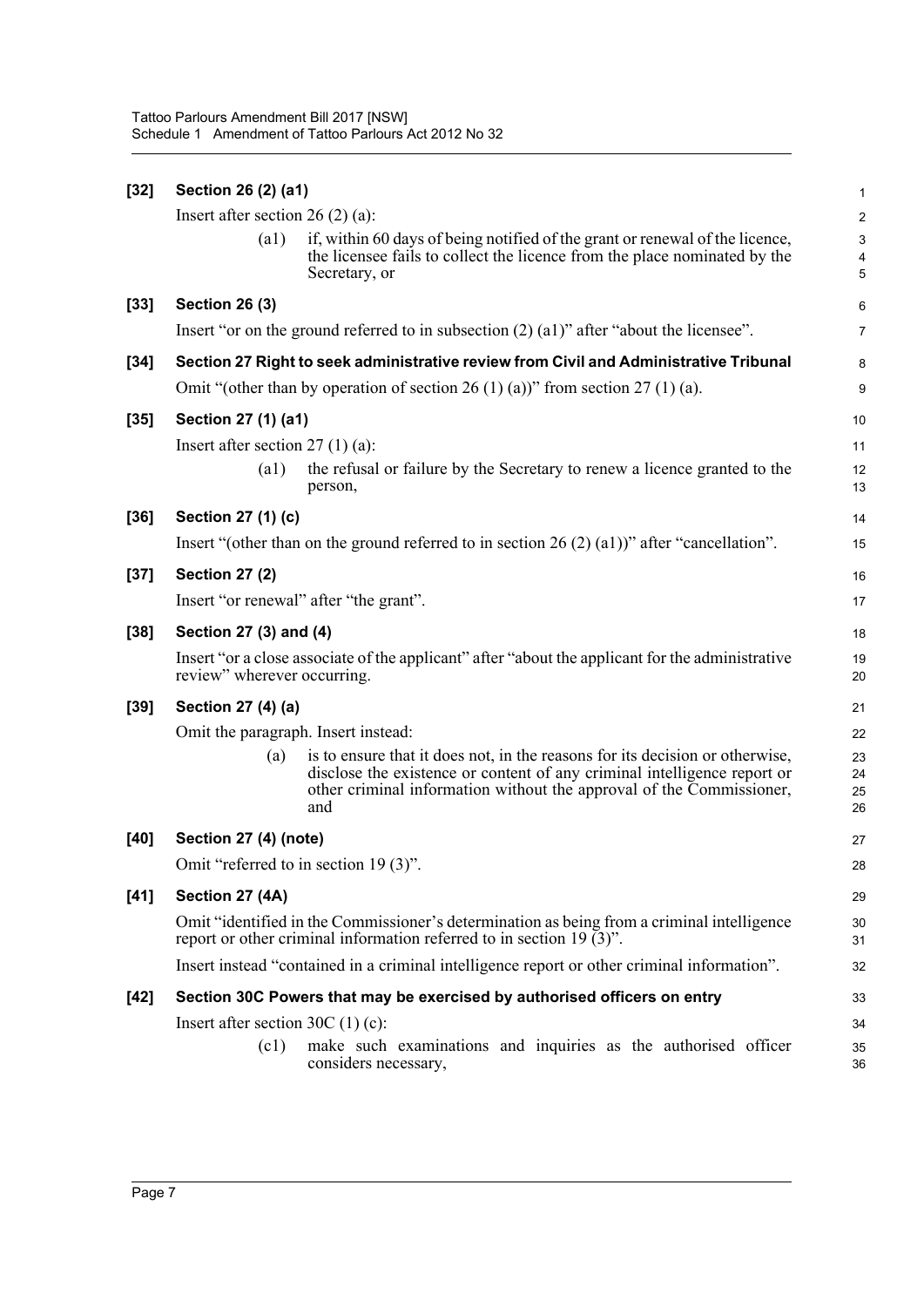| [43] |     | <b>Section 33A</b>                                                                           |                                                                                                                                                                                                                                                                             | 1                             |
|------|-----|----------------------------------------------------------------------------------------------|-----------------------------------------------------------------------------------------------------------------------------------------------------------------------------------------------------------------------------------------------------------------------------|-------------------------------|
|      |     |                                                                                              | Insert after section 33:                                                                                                                                                                                                                                                    | $\overline{2}$                |
|      | 33A | Provisions relating to requirements to furnish records or information or<br>answer questions |                                                                                                                                                                                                                                                                             |                               |
|      |     | (1)                                                                                          | Warning to be given on each occasion                                                                                                                                                                                                                                        | 5                             |
|      |     |                                                                                              | A person is not guilty of an offence of failing to comply with a requirement<br>under section 19A or 30C to furnish records or information or to answer a<br>question unless the person was warned on that occasion that a failure to<br>comply is an offence.              | 6<br>$\overline{7}$<br>8<br>9 |
|      |     | (2)                                                                                          | Self-incrimination not an excuse                                                                                                                                                                                                                                            | 10                            |
|      |     |                                                                                              | A person is not excused from a requirement under section 19A or 30C to<br>furnish records or information or to answer a question on the ground that the<br>record, information or answer might incriminate the person or make the person<br>liable to a penalty.            | 11<br>12<br>13<br>14          |
|      |     | (3)                                                                                          | Information or answer not admissible if objection made                                                                                                                                                                                                                      | 15                            |
|      |     |                                                                                              | However, any information furnished or answer given by a natural person in<br>compliance with a requirement under section 19A or 30C is not admissible in<br>evidence against the person in criminal proceedings (except proceedings for<br>an offence under section 33) if: | 16<br>17<br>18<br>19          |
|      |     |                                                                                              | the person objected at the time to doing so on the ground that it might<br>(a)<br>incriminate the person, or                                                                                                                                                                | 20<br>21                      |
|      |     |                                                                                              | the person was not warned on that occasion that the person may object<br>(b)<br>to furnishing the information or giving the answer on the ground that it<br>might incriminate the person.                                                                                   | 22<br>23<br>24                |
|      |     | (4)                                                                                          | <b>Records admissible</b>                                                                                                                                                                                                                                                   | 25                            |
|      |     |                                                                                              | Any record furnished by a person in compliance with a requirement under<br>section 19A or 30C is not inadmissible in evidence against the person in<br>criminal proceedings on the ground that the record might incriminate the<br>person.                                  | 26<br>27<br>28<br>29          |
|      |     | (5)                                                                                          | <b>Further information</b>                                                                                                                                                                                                                                                  | 30                            |
|      |     |                                                                                              | Further information obtained as a result of a record or information furnished<br>or of an answer given in compliance with a requirement under section 19A<br>or 30C is not inadmissible on the ground:                                                                      | 31<br>32<br>33                |
|      |     |                                                                                              | (a) that the record or information had to be furnished or the answer had to<br>be given, or                                                                                                                                                                                 | 34<br>35                      |
|      |     |                                                                                              | that the record or information furnished or answer given might<br>(b)<br>incriminate the person.                                                                                                                                                                            | 36<br>37                      |
| [44] |     | <b>Section 35</b>                                                                            |                                                                                                                                                                                                                                                                             | 38                            |
|      |     |                                                                                              | Omit the section. Insert instead:                                                                                                                                                                                                                                           | 39                            |
|      | 35  |                                                                                              | <b>Penalty notices</b>                                                                                                                                                                                                                                                      | 40                            |
|      |     | (1)                                                                                          | An authorised officer may issue a penalty notice to a person if it appears to the<br>authorised officer that the person has committed a penalty notice offence.                                                                                                             | 41<br>42                      |
|      |     | (2)                                                                                          | A penalty notice offence is an offence against this Act or the regulations that<br>is prescribed by the regulations as a penalty notice offence.                                                                                                                            | 43<br>44                      |
|      |     |                                                                                              |                                                                                                                                                                                                                                                                             |                               |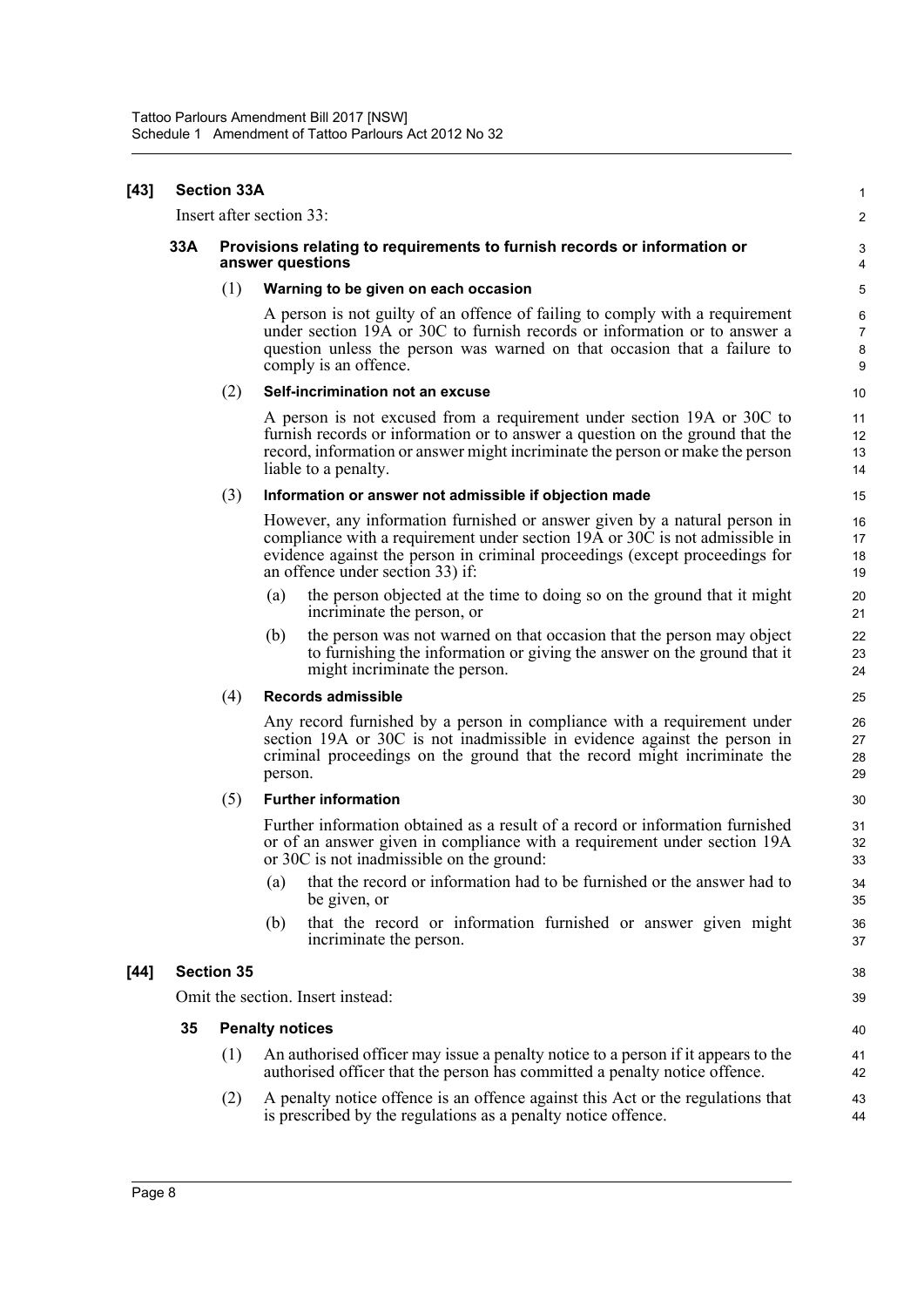|        |        | (3)                  | offence. | The <i>Fines Act 1996</i> applies to a penalty notice issued under this section.<br>Note. The Fines Act 1996 provides that, if a person issued with a penalty notice does<br>not wish to have the matter determined by a court, the person may pay the amount<br>specified in the notice and is not liable to any further proceedings for the alleged | 1<br>$\overline{\mathbf{c}}$<br>3<br>4<br>5 |
|--------|--------|----------------------|----------|-------------------------------------------------------------------------------------------------------------------------------------------------------------------------------------------------------------------------------------------------------------------------------------------------------------------------------------------------------|---------------------------------------------|
|        |        | (4)                  |          | The amount payable under a penalty notice issued under this section is the<br>amount prescribed for the alleged offence by the regulations.                                                                                                                                                                                                           | 6<br>$\overline{7}$                         |
|        |        | (5)                  |          | This section does not limit the operation of any other provision of, or made<br>under, this or any other Act relating to proceedings that may be taken in<br>respect of offences.                                                                                                                                                                     | 8<br>9<br>10                                |
| $[45]$ |        | <b>Section 39</b>    |          |                                                                                                                                                                                                                                                                                                                                                       | 11                                          |
|        |        |                      |          | Omit the section. Insert instead:                                                                                                                                                                                                                                                                                                                     | 12                                          |
|        | 39     |                      |          | <b>Service of documents</b>                                                                                                                                                                                                                                                                                                                           | 13                                          |
|        |        | (1)                  |          | A document that is authorised or required by this Act or the regulations to be<br>served on any person may be served by any of the following methods:                                                                                                                                                                                                 | 14<br>15                                    |
|        |        |                      | (a)      | in the case of an individual—by personal delivery to the person,                                                                                                                                                                                                                                                                                      | 16                                          |
|        |        |                      | (b)      | by post to the address specified by the person for the service of<br>documents of that kind,                                                                                                                                                                                                                                                          | 17<br>18                                    |
|        |        |                      | (c)      | in the case of an individual who has not specified such an address—by<br>post to the residential or business address of the person last known to<br>the person serving the document,                                                                                                                                                                  | 19<br>20<br>21                              |
|        |        |                      | (d)      | in the case of a corporation—by post to the registered office or any other<br>office of the corporation or by leaving it at any such office with a person<br>apparently over the age of 16 years,                                                                                                                                                     | 22<br>23<br>24                              |
|        |        |                      | (e)      | by email to an email address specified by the person for the service of<br>documents of that kind,                                                                                                                                                                                                                                                    | 25<br>26                                    |
|        |        |                      | (f)      | by any other method authorised by the regulations for the service of<br>documents of that kind.                                                                                                                                                                                                                                                       | 27<br>28                                    |
|        |        | (2)                  | method.  | Nothing in this section affects the operation of any provision of a law or of the<br>rules of a court authorising a document to be served on a person by any other                                                                                                                                                                                    | 29<br>30<br>31                              |
|        |        | (3)                  |          | In this section, <i>serve</i> includes give or send.                                                                                                                                                                                                                                                                                                  | 32                                          |
| [46]   |        |                      |          | Schedule 1 Savings, transitional and other provisions                                                                                                                                                                                                                                                                                                 | 33                                          |
|        |        | Insert after Part 3: |          |                                                                                                                                                                                                                                                                                                                                                       | 34                                          |
|        | Part 4 |                      |          | Provisions consequent on enactment of Tattoo<br><b>Parlours Amendment Act 2017</b>                                                                                                                                                                                                                                                                    | 35<br>36                                    |
|        | 6      |                      |          | Pending applications for licence renewals                                                                                                                                                                                                                                                                                                             | 37                                          |
|        |        | (1)                  |          | This clause applies in relation to an application (a <i>pending application</i> ) that<br>was made, but not finally determined, before the commencement of the Tattoo<br><i>Parlours Amendment Act 2017</i> by the holder of a licence (the <i>existing licence</i> )<br>for a new licence to replace the existing licence that is due to expire.     | 38<br>39<br>40<br>41                        |
|        |        |                      |          |                                                                                                                                                                                                                                                                                                                                                       |                                             |